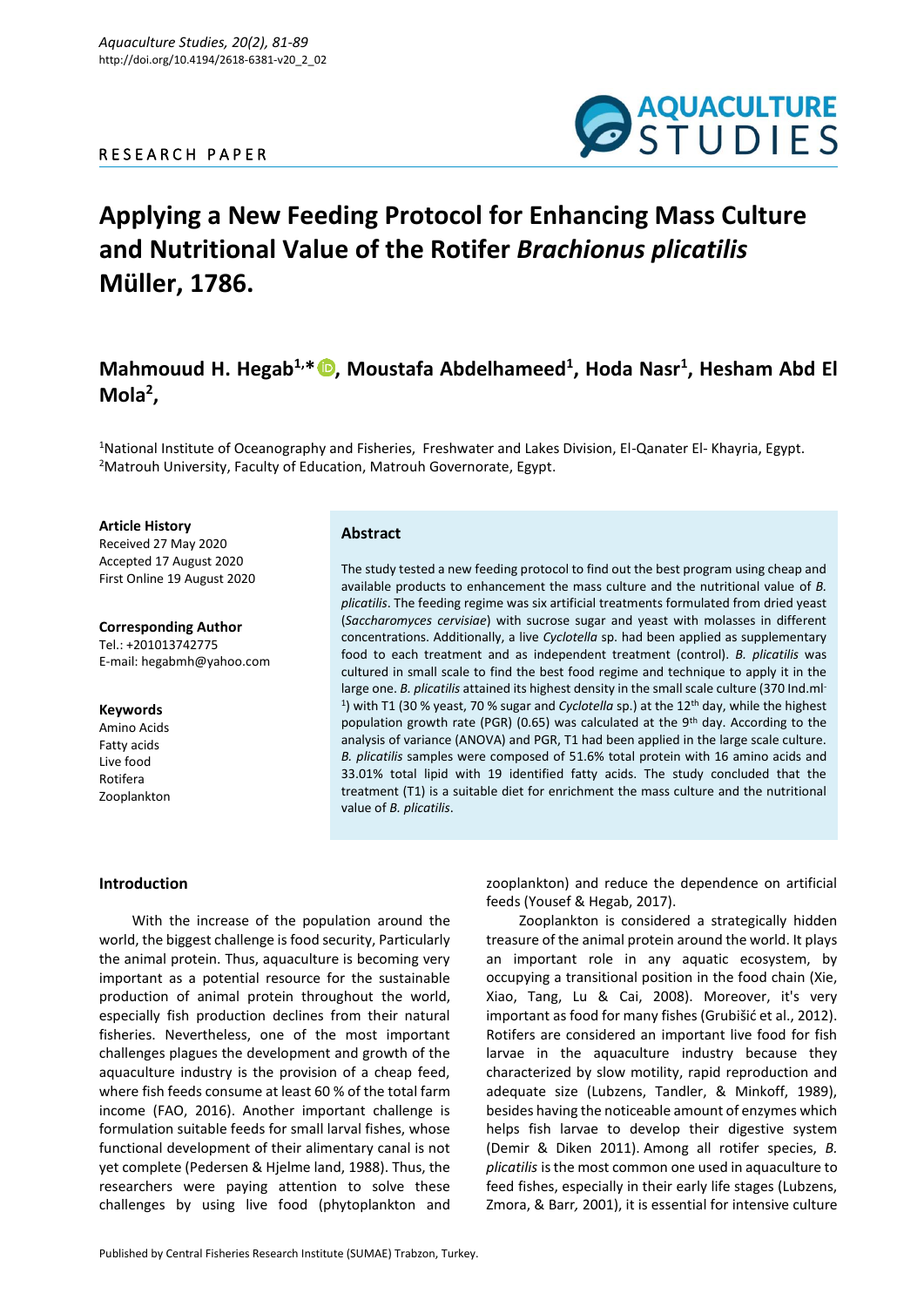of marine larval fish in the hatcheries of aquaculture systems (Yoshimura, Hagiwara, Yoshimatsu, & Kitajima, 1996; Cavalin & Weirich, 2009). Moreover, it constitutes a major and in some cases the only food source for larval stages of several marine aquaculture fish and invertebrates (Lubzens et al*.* 1990), due to its high growth rate, adequate size, high nutritional value and its ability to feed on a variety of feed types and it has a complex life cycle (Jeeja, Joseph, & Raj, 2011; Kostopoulou, Carmona, & Divanach, 2012).

The culturing of *B. plicatilis* has been studied by many researchers from different aspects. However, its success in mass culture has still potential for improvement (Kostopoulou, Miliou, & Verriopoulos, 2015). So, this work aimed to find out the best enrichment program using cheap and available products (yeast, sucrose sugar and molasses) with a live *Cyclotella* sp. for enhancement the mass culture of *B. plicatilis* and its nutritional value to use as valuable direct food for the earlier larval stages of fish or as supplementary food for the adults.

#### **Material and Methods**

#### **Collection and Isolation of the Rotifer** *B. plicatilis*

Samples were collected from the northern part of Manzala Lake near the connection point between the Lake and Mediterranean Sea (Boughaz El-Gamil Region, Port Said, Egypt) by filtration of 100 litres of water using zooplankton net of 55 µm mesh size. Then the rotifer *B. plicatilis* was isolated by fine pipette to start the culture in small and large scale depending on the training manual (Abidi, 1998). *Brachionus plicatilis* was cultured in two steps; Small scale culture to find the best food regime and technique to apply it in large scale culture as the following:

## **The Small Scale Culture**

#### **Culture Technique and Experimental Design**

The feeding regime was six artificial treatments formulated from dried yeast (*Saccharomyces cervisiae*) with sucrose sugar (commercial sugar) and yeast with molasses in different concentrations as shown in Table 1, based on preliminary trials preceded this study.

*Cyclotella* sp. was added day other day between 11.00:12.00 pm with  $2.5x10<sup>3</sup>$  live cells as supplementary food to each treatment. Additionally, *B. plicatilis* was fed on only live *Cyclotella sp*. (2.5 x 10<sup>3</sup> live cells) as a control, which added day other day. *Cyclotella sp*. was derived from pond culturing at the National Institute of Oceanography and Fisheries, Inland water branch, Egypt. All tested cultures were conducted at water temperature 28±1°C and salinity (20‰) with daily photoperiod of 12 hours, and aeration was slightly and continuously provided using an air pump. The culture water using in this study was sterilized by using solar energy. Each treatment was started by culturing 1000 individual of the species in glass beakers (1 litre; i.e. one Individual ml<sup>-1</sup>).  $1/2$  gram of the treatments (yeast + sugar) and (yeast + molasses) with different levels (six treatments) were added at the beginning of the experiment. The density of *B. plicatilis* was investigated every 3 days during the experiment. The experiment was conducted for 18 days.

Population Growth Rate was calculated by the following equation according to Schlosser and Anger (1982) and Hotos (2003) to find the best treatment for enhancing *B. plicatilis*.

$$
\mu
$$
 (PGR) = (ln Nt - lnN0) / t

where µ = population Growth Rate (PGR)  $N_0$  = Initial density  $N_t$  = Final density at day-t of the culture period t = Culture period (day)

#### **Data analysis**

To find the best treatment, one-way analyses of variance (ANOVA with subsequent Tukey's honestly significant difference (HSD) tests) based on abundance and PGR of *B. plicatilis* between different tested treatments were done by Xlstat 2016 software.

#### **The Large Scale Culture (Mass Culture)**

At the end of the small culture, the best treatment of the previous experiment was chosen to feed *B. plicatilis* in large scale. Ceramic ponds (3.00×4.00×0.5 m 6000 litres' capacity) was used in this experiment under

#### **Table 1.** The different concentrations of the artificial treatments (T1-T6).

| Treatment      | <b>Artificial Diet Percentages</b> |                  |          |  |
|----------------|------------------------------------|------------------|----------|--|
|                | Yeast                              | Commercial sugar | Molasses |  |
| T <sub>1</sub> | 30%                                | 70%              | υ        |  |
| T <sub>2</sub> | 50%                                | 50%              | 0        |  |
| T <sub>3</sub> | 70%                                | 30%              | 0        |  |
| T 4            | 30%                                | 0                | 70%      |  |
| T <sub>5</sub> | 50%                                | 0                | 50%      |  |
| T 6            | 70%                                | 0                | 30%      |  |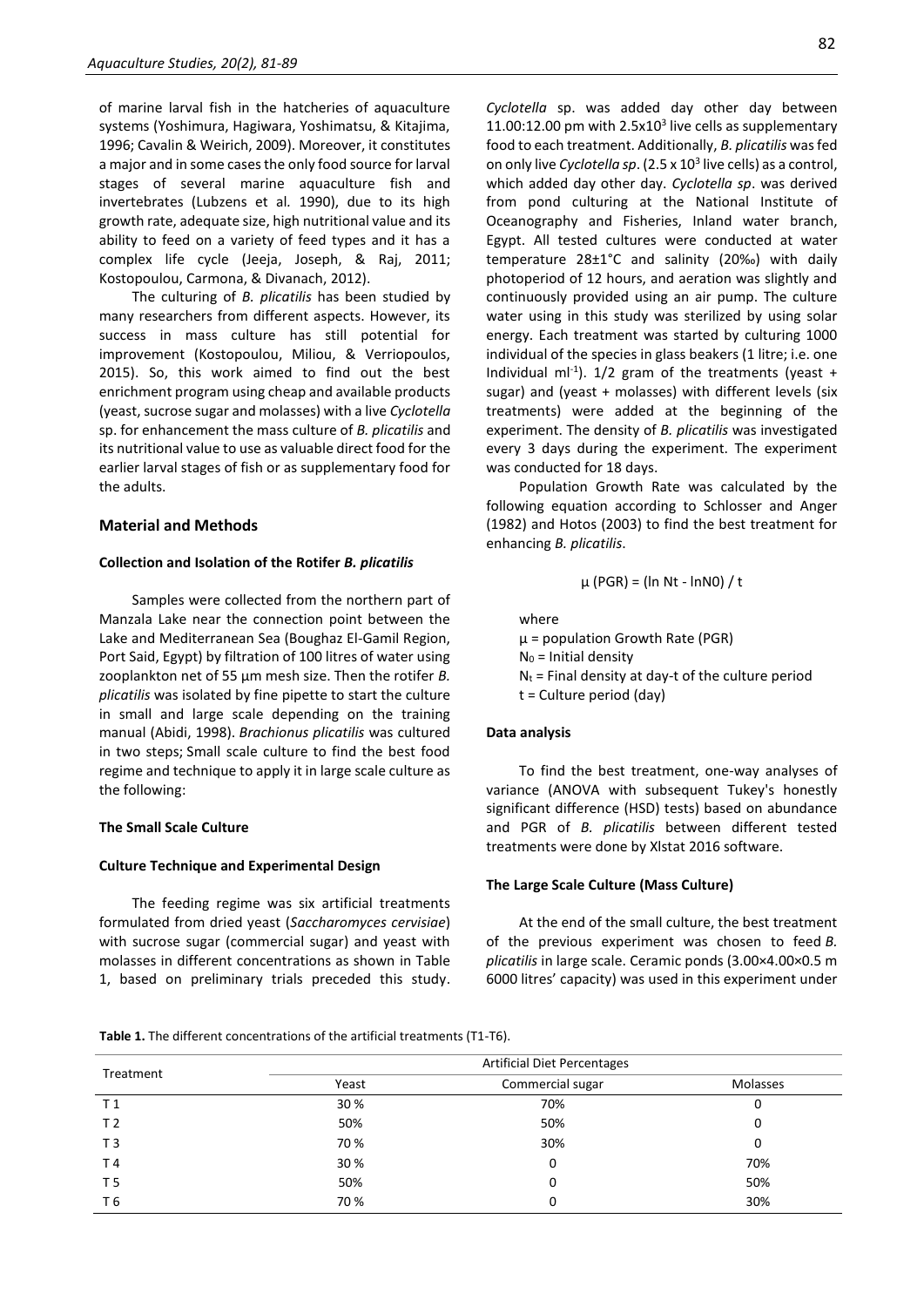soba at El-Kanater El-Khayria Station, National Institute of Oceanography and Fisheries, NIOF Cairo. The culture was performed at 28±1°C (controlled by airconditioning), salinity (20‰) with daily photoperiod of 12 hours. Central aeration with 3/4 inch in diameter made of PVC pipe (30 mm) perforated with 0.50-mm holes was provided to maintain the dissolved oxygen levels by air blower (2 horses). The mass culture was started by 10 Individual  $I<sup>-1</sup>$  of *B. plicatilis* and counted every 3 days to calculate the abundance of *B. plicatilis* and its population Growth Rate (PGR). Half of the pond (2500 litres) was filtrated through plankton net (55 µm mesh size) when *B. plicatilis* attained its peak based on the results of small scale culturing. The collection mas of *B. plicatilis* was washed many times by distilled water to get a pure mass of *B. plicatilis* without any suspended matter. The wet mass was weighted then dried at 45°C for 48 hours using a digital oven to estimate the dry weight and assess its biochemical composition.

## **Analyzing of the Biochemical Composition of** *B. plicatilis* **Samples**

Proximate analysis was conducted on *B. plicatilis* samples. Crude protein, lipid content, Amino and Fatty Acids of the cultured *B. plicatilis* samples were

#### **Results**

#### **The Small Scale Culture**

#### **The Population Growth of** *B. plicatilis*

The density and the population growth rate of *B. plicatilis* showed diverse patterns with different treatments (Figure 1 and 2). The densities of *B. plicatilis* increased gradually during the experiment period till they reached their maximum values at the 12<sup>th</sup> day with the treatments T1, T4 and T5 with values of 370, 178 and 110 Ind.  $ml^{-1}$  respectively then densities decreased again after the  $12<sup>th</sup>$  day. However, the population growth rate of *B. plicatilis* was high from the 3<sup>rd</sup> to the 6<sup>th</sup> day with all treatments, but it reached its maximum values of 0.65 / day after 9 days with T1. On the other hand, T2 stimulated *B. plicatilis* to reach high value (118 Ind.  $ml^{-1}$ ) in the 15<sup>th</sup> day, while the other treatments (T3, T6 and *Cyclotella* sp.) did not show an







**Figure 2.** Population growth rate of *B. plicatilis* with different treatments during the experiment period of the small scale culturin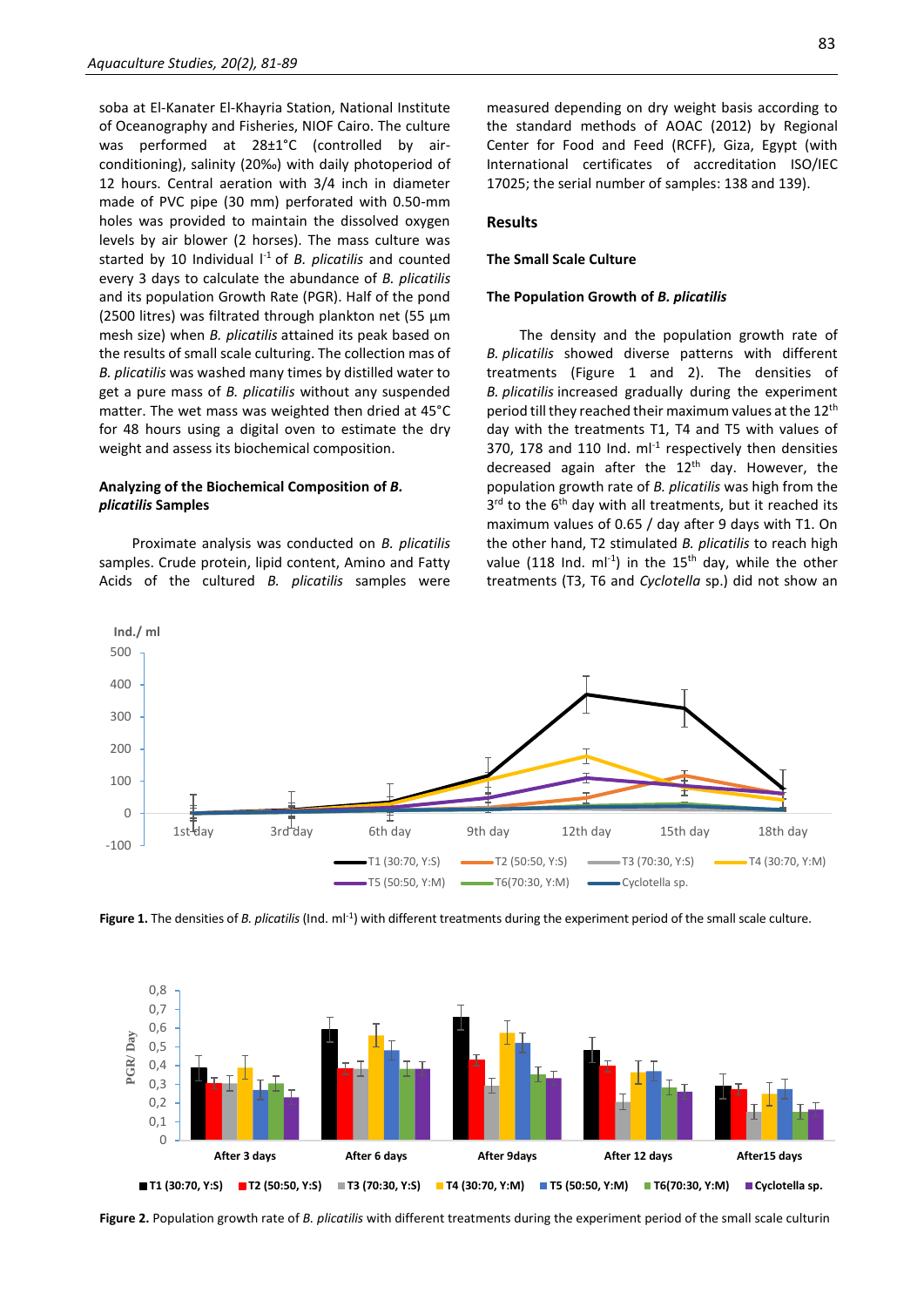important rise in the densities of *B. plicatilis* during the experiment period. According to the analysis of variance (ANOVA), T1 showed the highest variation (based on the abundance and PGR of *B. plicatilis*) with the other treatments (Table 2). It was the best treatment for growing *B. plicatilis.*

## **The Large Scale Culture (Mass Culture)**

According to the results of the small scale experiment, we selected the best treatment (T1: 30 % yeast: 70 % sugar) with *Cyclotella* sp. which gave the

highest growth rate to apply it as feed in the mass culture. The environmental conditions of mass culture were adjusted as the same conditions of the small scale experiment. The results showed that, the highest population growth rate (0.99 / day) was recorded after 6 days, however *B. plicatilis* attained its highest density (56000 Ind.  $I^{-1}$ ) on the 12<sup>th</sup> day (Figure 3 and 4). At this time, *B. plicatilis* was harvested by filtration the half of the culturing pond before starting in the decline phase; it gave 600 and 32.2 gram for wet and dry weight, respectively.

**Table 2.** The variance analysis (ANOVA and HSD; a confidence interval of 95%) based on the abundance and PGR of *B. plicatilis* between the tested treatments.

| Treatment                                       | Abundance   | <b>PGR</b>      |
|-------------------------------------------------|-------------|-----------------|
| LS means and pairwise comparison for treatments |             |                 |
| T1                                              | 172.000 a a | 0.482 a a       |
| T4                                              | 80.200 ab b | $0.428$ ab ab   |
| T <sub>5</sub>                                  | 54.000 ab b | $0.384$ abc bc  |
| T <sub>2</sub>                                  | 39.600 ab b | $0.358$ bcd bcd |
| T <sub>6</sub>                                  | 16,000 b b  | 0.296 cd de     |
| Cyclotella                                      | 13.667 b b  | $0.243$ d e     |
| T3                                              | 11.200 b b  | $0.269$ d e     |
| Pr > F                                          | 0.003       | 0.000           |
| Significant                                     | Yes         | Yes             |



Figure 3. Density and population growth rate of *B. plicatilis* (Ind. <sup>[-1</sup>] in the large scale (mass culture) under feeding with artificial diet of treatment T1 (30% yeast to 70% sugar) with *Cyclotella* sp..



**Figure 4.** The collection mass of rotifer *B. Plicatilis* (brown colour) after filtration by plankton net (100µm mesh size).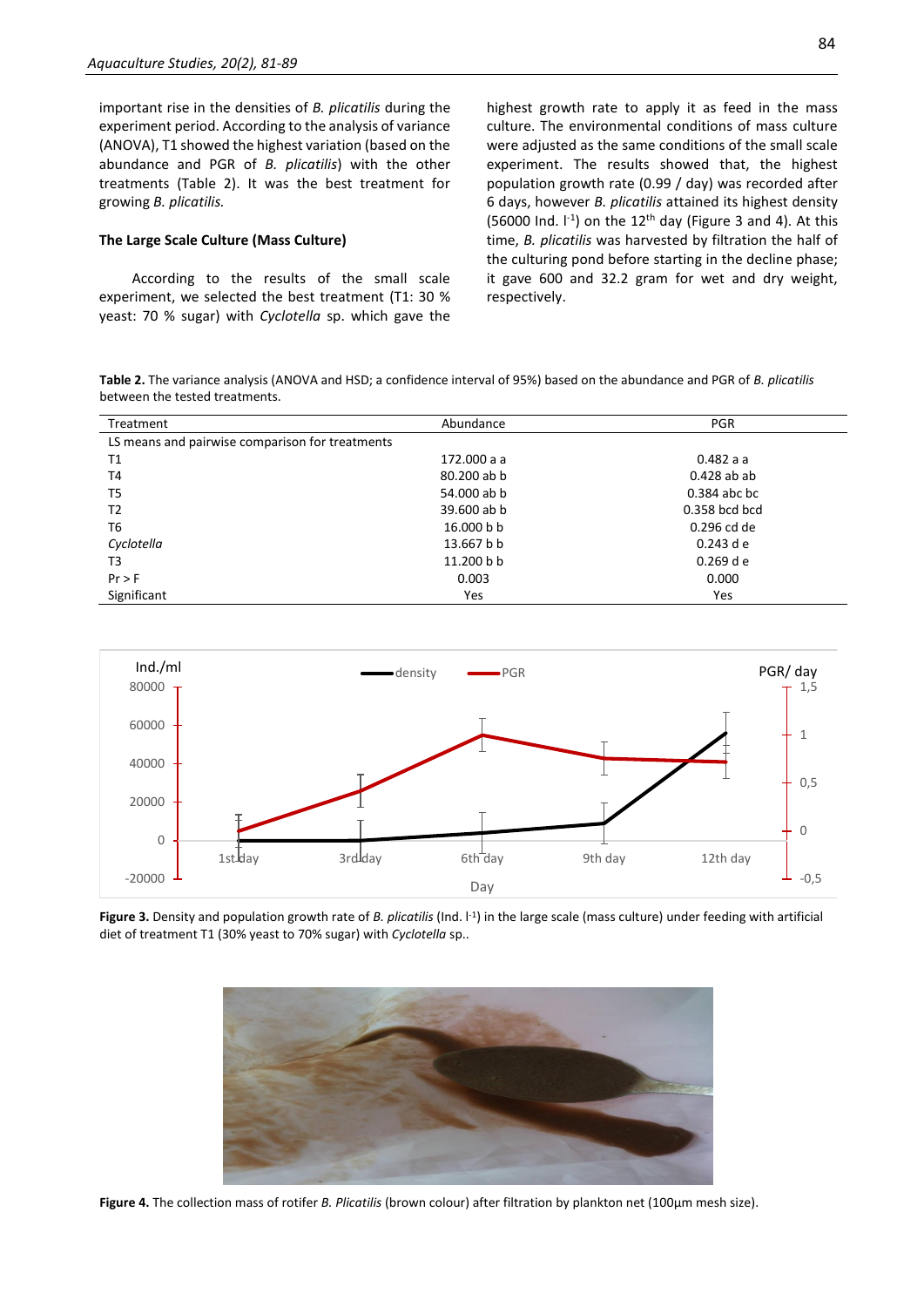**Table 3.** Standard Amino Acids content of the dry rotifer *B. Plicatilis* samples

| Name           | % of Total amino acids |
|----------------|------------------------|
| Glutamic acid  | 4.63                   |
| Aspartic acid  | 3.24                   |
| Leucine*       | 2.84                   |
| Proline        | 2.5                    |
| Lysine*        | 2.45                   |
| Valine*        | 2.15                   |
| Phenylalanine* | 2.05                   |
| Alanine        | 1.92                   |
| arginine*      | 1.88                   |
| Isoleucine*    | 1.81                   |
| Tyrosine       | 1.62                   |
| Glycine        | 1.57                   |
| Cysteine       | 1.38                   |
| Serine         | 1.35                   |
| Threonine*     | 1.35                   |
| Methionine*    | 0.74                   |

\*= essential mino acids

**Table 4.** Fatty Acids content of the dry rotifer *B. Plicatilis* samples

| Fatty acid               | Name                | %     |
|--------------------------|---------------------|-------|
| C <sub>16:0</sub>        | Palmitic acid       | 24.16 |
| C 16:1w7                 | Palmitioleic acid   | 23.86 |
| C14:0                    | Myristic acid       | 11.54 |
| $C$ 18:1 n7              | Vaccinic acid       | 11.05 |
| C <sub>18:0</sub>        | Stearic acid        | 5.33  |
| C <sub>15:0</sub>        | Pentadecanoic acid  | 4.4   |
| C 17:1                   | Heptadecanoic acid  | 2.63  |
| C 18:2 w6                | Linoleic acid       | 2.19  |
| C20:1 w9                 | Gadolic acid        | 1.79  |
| C 20:1 w7                | Eicosaenoic acid    | 1.31  |
| C 20:4 w6                | Arachidic acid      | 1.2   |
| C20:3 w3                 | Eicosatrienoic acid | 0.99  |
| C16:3 w4                 | Hexagonic acid      | 0.56  |
| C18:3 w3                 | Linolenic acid      | 0.52  |
| C16:2 w4                 |                     | 0.64  |
|                          |                     |       |
| C18:1 n 13               |                     | 2.76  |
| C18:2 n 5                |                     | 2.8   |
| C18:2 n 7                |                     | 0.88  |
| C20:3 w6                 |                     | 0.62  |
| unidentified fatty acids |                     | 0.77  |

#### **Biochemical Composition of** *B. Plicatilis*

## **Protein and Amino Acids Contents**

Table 3 lists the amino acids composition of *B. plicatilis* samples*.* Protein content was determined in a high percent of 51.66%. The samples were composed of 16 amino acids, 8 of them are essential. The essential amino acids were formed about 15.27% of total amino acids. Leucine, Lysine, Valine and Phenylalanine were formed the high percent (2.84, 2.45, 2.15 and 2.05%, respectively) of the total essential amino acids. On the other hand, the non-essential amino acids were formed about 18.2% of total amino acids. Glutamic acid and Aspartic acid were the highest amino acids estimated of total protein contents.

#### **Fatty Acids Contents**

The data on the fatty acid contents of *B. plicatilis* samples is shown in Table 4. Lipid was determined with a high value of 33.01% with 19 identified fatty acids, in addition to other unidentified fatty acids, that formed about 8.47% of total fatty acids. Palmitic and Palmitioleic acids were formed the major components of total fatty acids with percentages of 24.16 and 23.86% respectively, while the remainder fatty acids were minor and occurred in small or trace quantities.

## **Discussion**

*Brachionus plicatilis* is an essential food for aquaculture, where it is widely applied as a primary live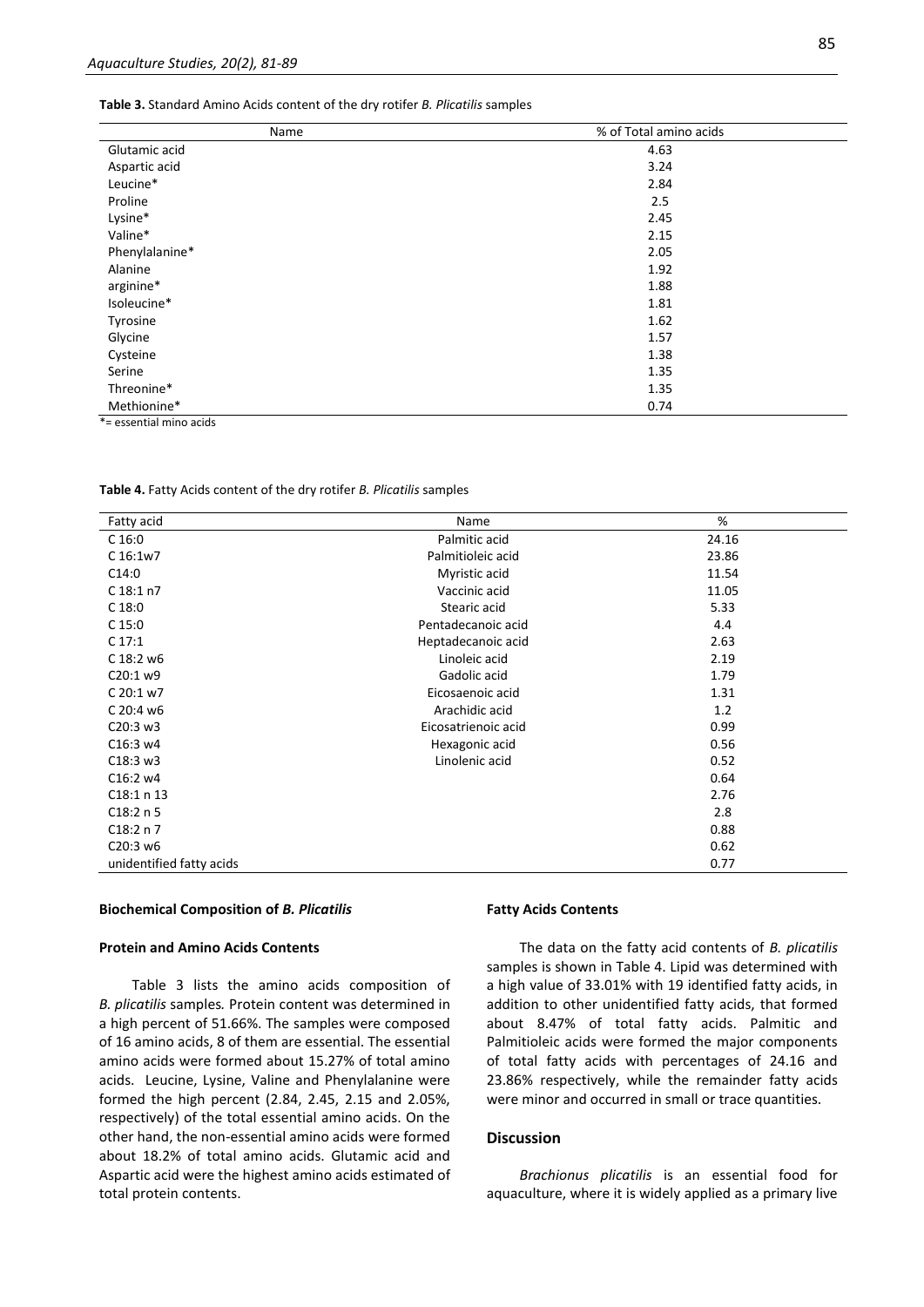food for the initial larval stage of fish and crustacea (Ando, Kobayashi, Sugimoto, & Takamaru, 2004; Cheng, Aoki, Maeda, & Hino, 2004). *B. plicatilis* can feed on a variety of diets such as algae, protozoa, bacteria and organic materials in addition to artificial feeds (Jeeja et al. 2011).

The environmental conditions of *B. plicatilis* are very important for its growth and reproduction. Thus, in the current study*, B. plicatilis* was cultured at water temperature 28±1°C with all treatments. This temperature degree is suitable to *B. plicatilis* culturing, where McVey and Moore (1983) reported that the optimum temperature to *B. plicatilis* is that between 20- 30°C. Also, Altaff and Janakiraman (2015) adjusted the mass culture of *B. plicatilis* by maintaining water temperature between 26 and 31°C. We kept salinity at 20 ppt during the period of small and large scale culturing because the ideal reproduction of *B. plicatilis* can only happen when salinities below 35 ppt, although it can survive in a wide range of salinity from 1 to 97 ppt (Lubzens, 1987).

The yeast has been selected as food to *B. plicatilis*, because it characterizes by its solubility in water to very small particles and it has high nutritional value with high protein content (Andersen, 1991), therefore it is an acceptable food for *B. plicatilis.* Also, several studies (e.g. James, Bou-Abbas, Al-Khars, Al-Hinty, & Salman, 1983; James, Dias, & Salman, 1987; Demir & Diken, 2011; Sahandi & Jafaryan 2011) were enriched *B. plicatilis* by the yeast. While many studies (e.g. Arnold & Holt 1991; Dhert, Rombaut, Suantika, & Sorgeloos, 2001) applied oil as fatty acid and energy source to enrich rotifers, we replaced the oil by commercial sugar and molasses beside *Cyclotella* sp. as an energy source and fatty acids source to avoid the changes in water quality may happen by the oil as well as the importance of sugar in the activation of digestive enzymes of rotifers (Christiansen & Nielsen, 2002). Also, in the current experiment, *Cyclotella* sp*.* was chosen as supplementary food because of it rich with fatty acids, it is non-toxic, its size is suitable to *B. plicatilis* where, it ranges in size from 9 to 25µm (Neümuller, Cunningham, & McKee, 2002; Pahl, Lewis, King, & Chen, 2012).

In the current study, the highest density (370 Ind. ml<sup>-1</sup>) and highest population growth rate (0.65/ day) of *B. plicatilis* were observed in small scale with T1 (30% yeast:70% sugar with *Cyclotella* sp.). These results are considered higher than that recorded in several previous studies, where the highest density of *B. plicatilis* fed on only algae was less than 200 Ind. ml-1 (e.g.; Villegas, 1990; Konglkeo, 1991; Pi, 1991; Park, 1991; Alam & Shah, 2004; Abdel Rahman, Abdel Razek, Abou Zeid, & Mohamed 2008; Ferreira, Seixas, Coutinho, Fábregas, & Otero, 2011). Moreover, these results also considered higher than that recorded by some previous work that used artificial diet either supplemented with algae or not to enrich *B. plicatilis,* where their highest density was less than 200 Ind. ml<sup>-1</sup> (e.g. Arnold & Holt, 1991; Mostary *et al.,* 2010; Sahandi & Jafaryan, 2011). The higher results of the current study compared to the previously mentioned studies may be attributed to the presence of sugar in our diet. Where, it plays an important role as an energy source as well as its importance in activation of digestive enzymes of rotifers, which may enhance the utilization of yeast (Christiansen & Nielsen, 2002). Nevertheless, some studies such as Hirayama and Funamot (1983); James et al. (1983); Mol (2016) achieved higher densities of *B. plicatilis* with artificial diet either supplemented with algae or not (572, 450 and 570 Org./ ml). These better results may be due to that the initial cultured densities  $(50, 80$  and  $100$  Ind.  $ml^{-1}$ ) used in these studies were higher than that used in our study  $(1 \text{ Ind.} \text{ ml}^{-1})$ . On the other hand, the culture of the current study was reached the highest density peaks on the 12<sup>th</sup> day. However, the highest population growth rate was calculated at the  $6<sup>th</sup>$ and 9<sup>th</sup> day for small and mass culture, respectively. These results coincide with the fact that rotifers have the shortest life span (12 days) and can more reproductive after 3 days. Also, the egg-to-egg span is 2- 3 days and 15-25 young are produced by an adult of *B. plicatilis* throughout its life span (Allan, 1976).

In the current study, the protein content (51.66 %) of *B. plicatilis* fed on yeast with sucrose sugar (30: 70%; Y: S) in addition to *Cyclotella* sp. was high compared with previous studies, that fed *B. plicatilis* on artificial diets supplemented by live algae. Where the protein content of *B. plicatilis*fed on baker's yeast with oil & *Chlorella* sp. and baker's yeast with Algamac 2000™ and yeast with *Chlorella* sp. and yeast with cod liver oil & vitamins & live algae *Isochrysis sp.* was nearly similar to our results, it ranged between 44.28% and 52.32% (Srivastava, 2006). Also, the protein content of *B. plicatilis* fed on *Chlorella* sp., with yeast and rotifer diet (oil blend, phospholipid, Croda oil; vitamin C, A, E, B1, Astaxanthin and Protein blend) were ranged between 37 and 45 % (Hamre, 2016). However, our recommended artificial diet (yeast with sugar) with *Cyclotella* sp. are cheaper and available. Furthermore, the protein contents of *B. plicatilis* fed on yeast with sucrose sugar (30:70%, Y: S) with *Cyclotella*  sp. was higher than that (46.02  $\pm$  0.226%) determined by other studies, that fed *B. plicatilis* on a mix of live algae, including *Nannochloropsis* sp. and *Isochrysis galbana* (Jeeja, et al., 2011). The high content determined by our study could be attributed to the presence of sugar, which activate the digestive enzymes of *B. plicatilis* and enhance the utilization of yeast (Christiansen & Nielsen, 2002). Generally, the biochemical composition of *B. plicatilis* depends on its dietary components, growth and feeding rates (Caric, Sanko-Njire, & Skaramuca, 1993; Nhu, 2004; Jeeja et al., 2011). The results of amino acids analysis showed that Glutamic acid was determined with the highest percentage of total amino acid contents of *B. plicatilis* samples during the current study. This amino acid is very important for fish and human, where it is important for energy production, the immune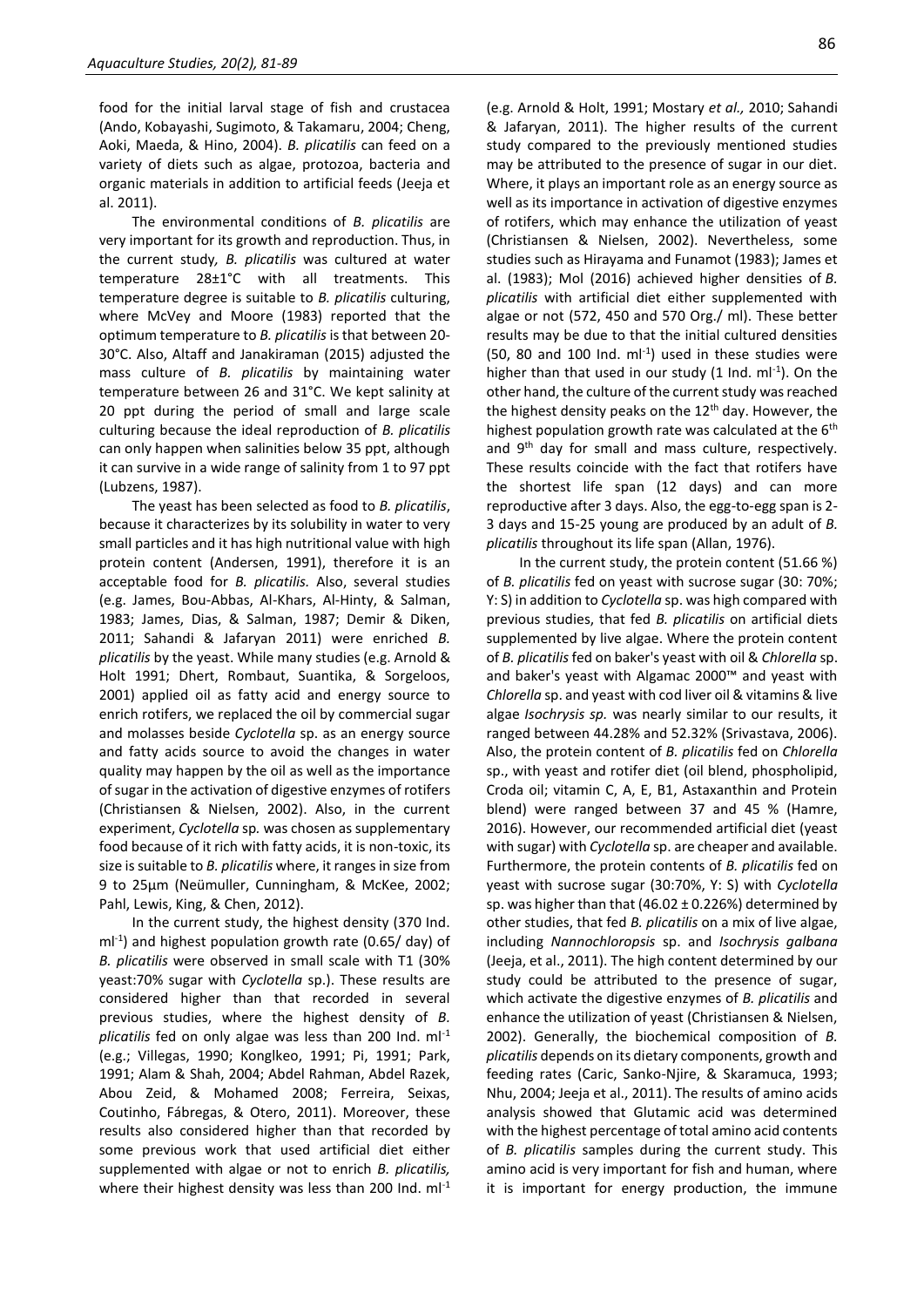system protection, supporting the muscle growth and removing toxic ammonia from the body (Hettema, 2006). On the other hand, Glutamic acid synthesized in *B. plicatilis* maybe had been derived from yeast, where it forms about 9 % of total amino acids of yeast (Podpora, 2016).

In the current investigation, the lipid content (33.01%) of *B. plicatilis* was high, in contrast to that (4.5 to 28.5 %) determined by several studies, that fed *B. plicatilis* on only live algae (Dendrinos & Thorpe, 1987; James & Rezeq, 1988; Millmena, Aujero, & Borlcmgan, 1990; Frolov, Pankov, Geradze, Pankova, & Spektorova, 1991; King, Liang, & Rusch*,* 2002; Nhu, 2004). Also, it was higher than fed on only yeast. James et al. (1987) reported that rotifer feed on only yeast has a low lipid content. Nevertheless, Jeeja et al. (2011) determined high lipid content (36.1±0.07%) of *B. plicatilis*, which fed on a mix of live *Nannochloropsis* sp. And *Isochrysis galbana*. Thus, lipid and its fatty acid contents may be synthesized in *B. plicatilis* from yeast or/ and *Cyclotella* sp. Where, *Cyclotella* is rich with lipid contents; Polyunsaturated and free fatty acids, phospholipid, sterol and triglyceride classes (Pahl, Lewis, Chen & King, 2010). James and Rezeq (1988); Frolov et al. (1991); Caric et al. (1993) reported that the synthesis of the fat content in rotifers is depending on the quality of the diets applied in the culture system.

## **Conclusion**

*Brachionus plicatilis* is the most common rotifer species used in aquaculture, However, its mass culture has still potential for improvement. So, this work aimed to find out the best enrichment program using cheap and available products for the enhancement of *B. plicatilis* culture in large scale and its nutritional value. From the present results, the study concluded that the treatment (T1: 30% yeast: 70% sugar) with *Cyclotella* sp. was a suitable diet for enrichment the rotifer *B. plicatilis* in a large scale culture. Also, the best time for *B. plicatilis* harvesting was  $12<sup>th</sup>$  day before its density decline. the treatment 1 (T1) enhanced the nutritional value of *B. plicatilis*, where the protein content was 51.6% and lipid was 33.01%. Thus, *B. plicatilis* is acceptable food to use as valuable direct food for the earlier larval stages of fish or as supplementary food for the adults, due to its high nutritional value

## **Acknowledgements**

This work was carried out as a part of the project: Applications of Molecular biology in plankton production funded by the Ministry of Scientific Research, The Science and Technology Development Fund (STDF) No.5592. The authors would like to thank prof. Dr Hossam E. El-saied (P.I. of the project) and Dr Mohamed S. Hassan (Co-P.I. of the project) for their help and support.

## **References**

- Abdel Rahman, S.H., Abdel Razek, F.A., Abou Zeid, A.E. & Mohamed, A.F. (2008). Population growth rate, fecundity, filtration and ingestion rate of marine rotifer *Brachionus plicatilis* fed with motile and immotile microalgae. Egyptian Journal of aquatic research, 34: 426-439.
- Abidi, S.A.H. (1998). Training manual on culture of live food organisms for aquahatcheries. Central Institute of Fisheries Education, Mumbai, India, 112pp.
- Alam, M.J., & Shah, M.M.R. (2004). Growth and reproductive performance of locally isolated brackish water rotifer (*Brachionus plicatilis*) feeding different micro algae. Bangladesh Journal of Fisheries Research, 8(2), 127-133.
- Allan, J.D. (1976). Life history patterns in zooplankton. American Naturalist, 110: 165-180.
- Altaff, K. & Janakiraman, A. (2015). Effect of temperature on mass culture of three species of zooplankton, *Brachionus plicatilis, Ceriodaphnia reticulata* and *Apocyclops dengizicus*. International Journal of Fisheries and Aquatic Studies 2015; 2(4): 49-53.
- Andersen, A. (1991). Nutritional value of yeast for *Dermatophagoides pteronyssinus* (Acari: Epidermoptidae) and the antigenic and allergenic composition of extracts during extended culturing. Journal of medical entomology, 28(4), pp.487-491.
- Ando, Y., Kobayashi, S., Sugimoto, T., & Takamaru, N. (2004). Positional distribution of n− 3 highly unsaturated fatty acids in triacyl-sn-glycerols (TAG) of rotifers (*Brachionus plicatilis*) enriched with fish and seal oils TAG. Aquaculture, 229(1-4), 275-288.
- AOAC (2012). Official Methods of Analysis of the Association of Analytical Chemists. 19 th Ed., Washington, D.C.
- Arnold, C.R. & Holt, G.J. (1991). Various methods for the culture of the Rotifer, *Brachionus plicatilis*, in Texas. Rotifer band micro algae culture system. Proceeding of a U.S.- Asian workshop, Honolulu.
- Carić, M. Sanko-Njire, J. & Skaramuca, B. (1993). Dietary effects of different feeds on the biochemical composition of the rotifer (*Brachionus plicatilis* Müller). Aquaculture, 110(2), pp.141-150.
- Cavalin, F.G., & Weirich, C.R. (2009). Larval performance of aquacultured Florida pompano (Trachinotus carolinus) fed rotifers (Brachionus plicatilis) enriched with selected commercial diets. Aquaculture, 292(1-2), 67-73.
- Cheng, S.H., Aoki, S., Maeda, M., & Hino, A. (2004). Competition between the rotifer *Brachionus rotundiformis* and the ciliate *Euplotes vannus* fed on two different algae. Aquaculture, 241(1-4), 331-343.
- Christiansen, T. & Nielsen, J. (2002). Production of extracellular protease and glucose uptake in *Bacillus clausii* in steadystate and transient continuous cultures. J. Biothech. 97:265-273.
- Demir, O. & Diken, G. (2011). Effects of commercial enrichment products on fatty acid components of rotifer, *Brachionus plicatilis*. African J. Biotechnol. 10, 15065-15071.
- Dendrinos, P. & Thorpe, J.P. (1987). Experiments on the artificial regulation of the amino acid and fatty acid contents of food organisms to meet the assessed nutritional requirements of larval, post-larval and juvenile Dover sole [*Solea solea* (L.)]. Aquaculture, 61(2), pp.121-154.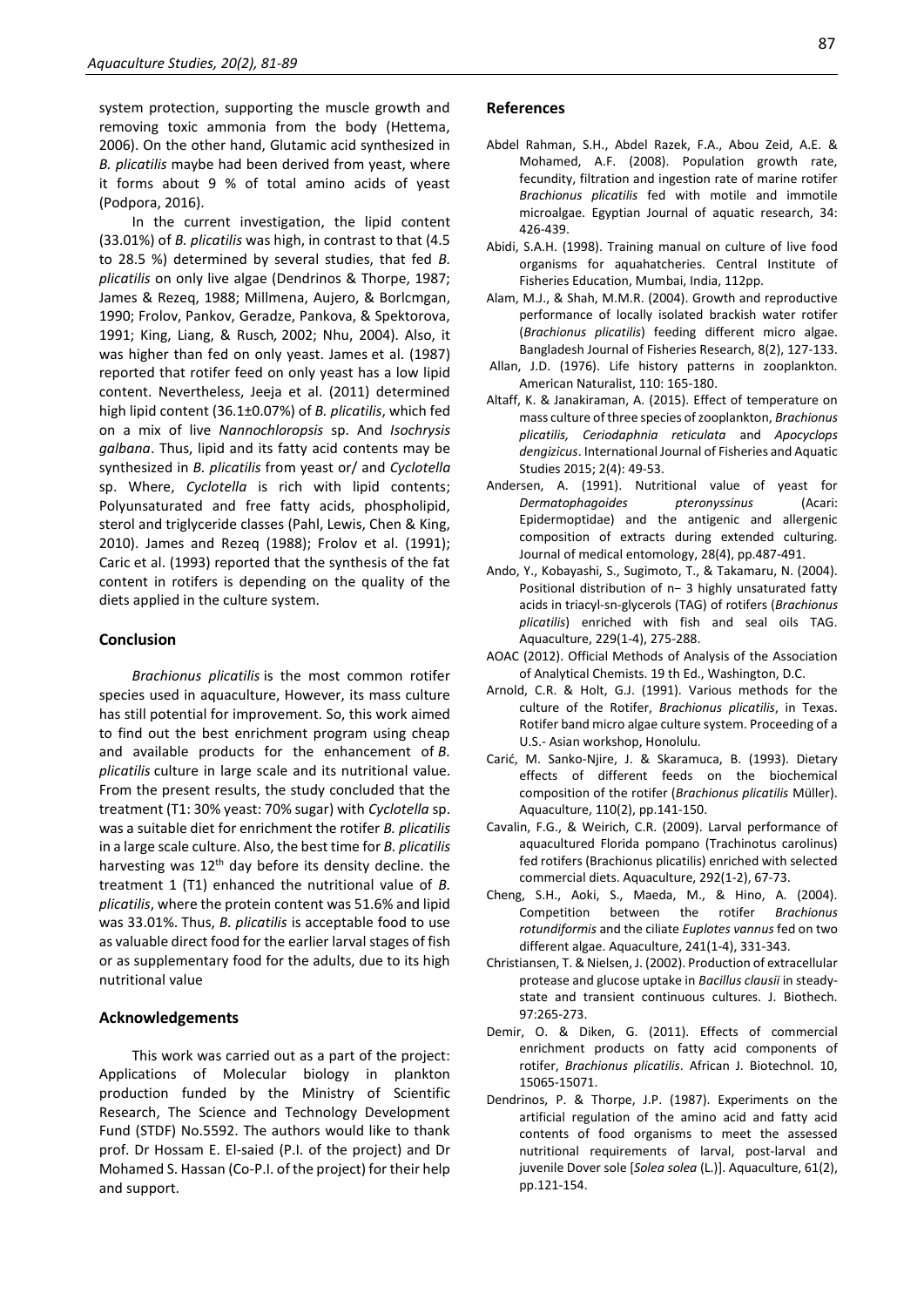- Dhert, P., Rombaut, G., Suantika, G., & Sorgeloos, P. (2001). Advancement of rotifer culture and manipulation techniques in Europe. Aquaculture, 200(1-2), 129-146.
- FAO (2016). The State of World Fisheries and Aquaculture 2016.Contributing to food security and nutrition for all. Rome. 200 pp.
- Ferreira, M., Seixas, P., Coutinho, P., Fábregas, J., & Otero, A. (2011). Effect of the nutritional status of semicontinuous microalgal cultures on the productivity and biochemical composition of *Brachionus plicatilis*. Marine Biotechnology, 13(6), 1074.
- Frolov, A.V., Pankov, S.L., Geradze, K.N., Pankova, S.A., & Spektorova, L.V. (1991). Influence of the biochemical composition of food on the biochemical composition of the rotifer *Brachionus plicatilis.* Aquaculture, 97(2-3), 181-202.
- Grubišić, M.R., Dulić, Z.P., Stanković, M.B., Živić, I.M., Bjelanović, K.Z., Spasić, M.M., & Marković, Z.Z. (2012). Importance of zooplankton as live feed for carp larvae. In Proceedings of 6th Central European Congress on Food-CEFood Congress. Institute of Food Technology, Novi Sad (Serbia).
- Hamre, K. (2016). Nutrient profiles of rotifers (*Brachionus* sp.) and rotifer diets from four different marine fish hatcheries. Aquaculture, 450, pp.136-142.
- Hettema, J.M., An, S.S., Neale, M.C., Bukszar, J., Van den Oord, E.J.C.G., Kendler, K.S., & Chen, X. (2006). Association between glutamic acid decarboxylase genes and anxiety disorders, major depression, and neuroticism. Molecular psychiatry, 11(8), 752-762.
- Hirayama, K& Funamot, (1983). Supplementary Effect of Several Nutrients on Nutritive Deficiency of Baker's yeast for Population Growth of the Rotifer *Brachionus plicatilis*. Bulletin of the Japanese Society of Scientific Fisheries 49 (4), 505-510.
- Hotos, G.N. (2003). Growth, filtration and ingestion rate of the rotifer *Brachionus Plicatilis* fed with large (*Asteromonas gracilis*) and small (Chlorella sp.) celled algal species. Aquaculture Research, 2003, 34, 793-802.
- James, C.M. & Abu-Rezeq, T.S. (1988). Effect of different cell densities of Chlorella capsulata and a marine Chlorella sp. for feeding the rotifer *Brachionus plicatilis*. Aquaculture, 69(1-2), pp.43-56.
- James, C.M., Bou-Abbas, M., Al-Khars, A.M., Al-Hinty, S. & Salman, A.E. (1983). Production of the rotifer *Brachionus plicatilis* for aquaculture in Kuwait. Hydrobiologia, 104(1), pp.77-84.
- James, C.M., Dias, P., & Salman, A.E. (1987). The use of marine yeast (Candida sp.) and bakers' yeast (*Saccharomyces cerevisiae*) in combination with Chlorella sp. for mass culture of the rotifer *Brachionus plicatilis*. Hydrobiologia, 147(1), 263-268.
- Jeeja, P.K., Imelda, J., & Paulraj, R. (2011). Nutritional composition of rotifer (*Brachionus plicatilis* Muller) cultured using selected natural diets. Indian Journal of Fisheries, 58(2), 59-65.
- King, J.M., Liang, X., & Rusch, K.A. (2002). Nutritional properties of the marine rotifer *Brachionus plicatilis* fed the freshwater microalgae *Selenastrum capricornutum.* Journal of the World Aquaculture Society, 33(4), 478- 488.
- Konglkeo, H. (1991). An overview of the live feed Production systems design in Thailand. In: Rotikr and Microalgae culture systems (eds. W. Fulks and K.L. Main). The Oceanic Institute, Honolulu, pl75-l86.
- Kostopoulou, V., Carmona, M.J., & Divanach, P. (2012). The rotifer *Brachionus plicatilis*: an emerging bio-tool for numerous applications. Journal of Biological Research, 17.
- Kostopoulou, V., Miliou, H., & Verriopoulos, G. (2015). Biochemical composition and fatty acid profile in a strain of the lineage 'Nevada', belonging to the *Brachionus plicatilis* (Rotifera) complex, fed different diets. Aquaculture Research, 46(4), 813-824.
- Lubzens, E., Kolodny, G., Perry, B., Galai, N., Sheshinski, R., & Wax, Y. (1990). Factors affecting the survival of rotifers (*Brachionus plicatilis* OF Müller) at 4 C. Aquaculture, 91(1-2), 23-47.
- Lubzens, E., Zmora, O., & Barr, Y. (2001). Biotechnology and aquaculture of rotifers. In Rotifera IX (pp. 337-353). Springer, Dordrecht.
- Lubzens E (1987). Raising rotifers for use in aquaculture. Hydrobiologia 147, 245–255.
- Lubzens, E., Tandler, A., & Minkoff, G. (1989). Rotifers as food in aquaculture. Hydrobiologia, 186(1), 387-400.
- McVey, J.P. & Moore, J.R. (1983). CRC Handbook of mariculture, Vol. 1 Crustaceans.CRC Press, Inc Boca Raton, Florida. pp. 3-101.
- Millamena, O.M., Aujero, E.J. & Borlcmgan, I.G. (1990). Techniques on algae harvesting and preservation for use in culture and as larval food. Aquacultural Engineering, 9(5), pp.295-304.
- Mol, A.A. (2016). Study the Production of Rotifer Culture in Different Concentration of Microalgae with Combination of Manure. Int. J. Pure App. Biosci, 4(4), pp.321-326.
- Mostary, S., Rahman, M.S., Mandal, A.S.M.S., Hasan, K.M.M., Rehena, Z., & Basar, S.M.A. (2010). Culture of Brachionus plicatilis feeding with powdered dried Chlorella. Bangladesh Veterinarian, 27(2), 91-98.
- Neumüller, M., Cunningham, A. & McKee, D. (2002). Assessment of a microscopic photobleaching technique for measuring the spectral absorption efficiency of individual phytoplankton cells. Journal of Plankton Research 24(8): 741-746.
- Nhu, C.V. (2004). A Comparison of yield and quality of the rotifer (*Brachionus plicatilis*- L. Strain) fed different diets under aquaculture conditions, Vietnam. Asian Fish. Sci., 17: 357-363.
- Pahl, S.L., Lewis, D.M., Chen, F., & King, K.D. (2010). Growth dynamics and the proximate biochemical composition and fatty acid profile of the heterotrophically grown diatom Cyclotella cryptica. Journal of applied phycology, 22(2), 165-171.
- Pahl, S.L., Lewis, D.M., King, K.D., & Chen, F. (2012). Heterotrophic growth and nutritional aspects of the diatom Cyclotella cryptica (Bacillariophyceae): effect of nitrogen source and concentration. Journal of applied phycology, 24(2), 301-307.
- Park, M.S. (1991). The status of mass Production oflive feeds in Korean hatcheries. In: Rotikr and Microalgae culmre systems (eds. W. Fulks and K.L. Main). The Oceanic Institute, Honolulu, p 287-295.
- Pi, G.G. (1991). The design and operation of a large-scale rotifer culture system at a Sung-ji industry farm, South Korea. In: Rotikr and Microalgae culmre systems (eds. W. Ful.lks and K. L. Main). The Oceanic Institute, Honolulu, pll3-ll8.
- Pedersen, B.H., & Hjelmeland, K. (1988). Fate of trypsin and assimilation efficiency in larval herring (*Clupea*